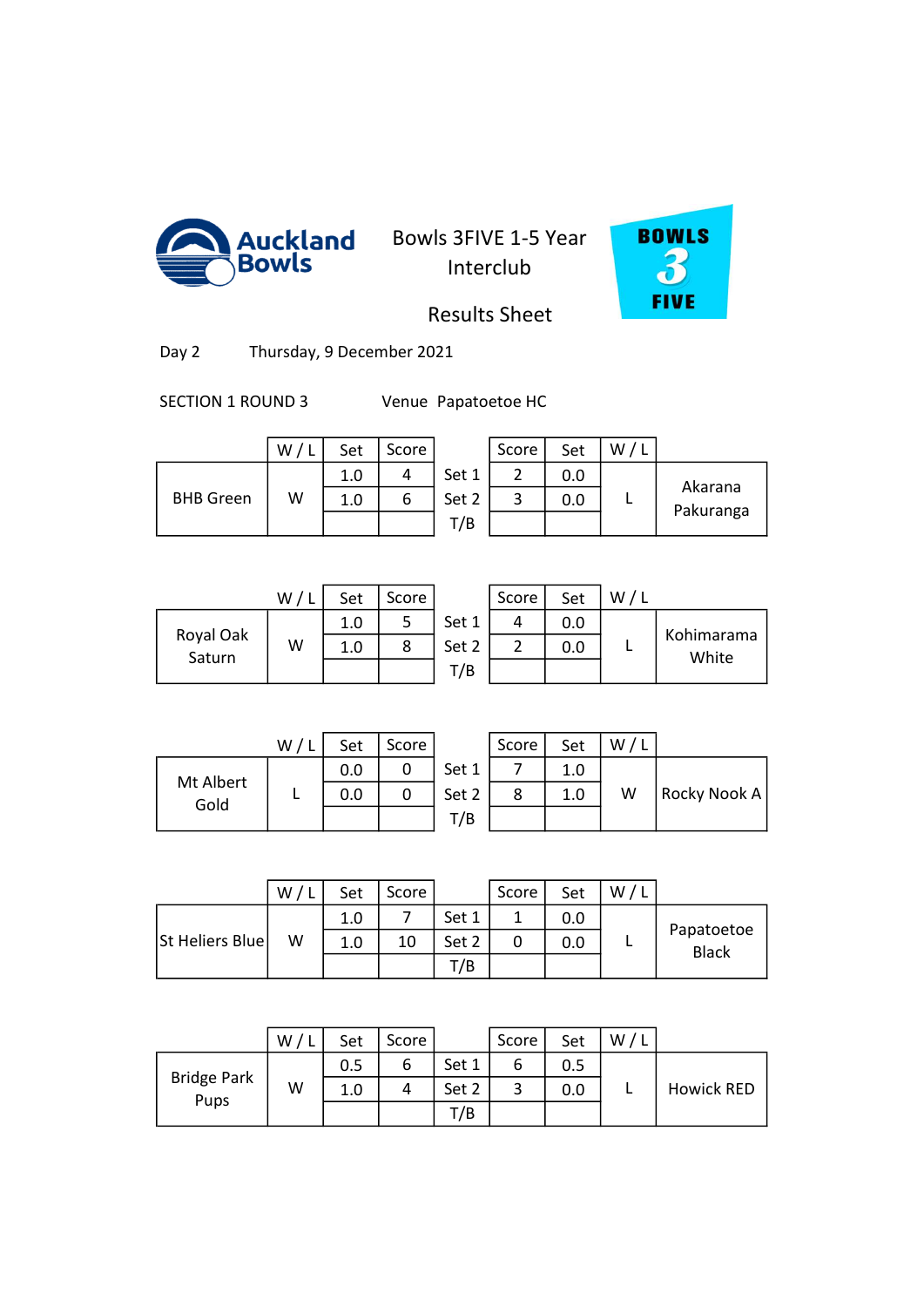



Results Sheet

Day 2 Thursday, 9 December 2021

SECTION 2 ROUND 3 Venue Bridge Park

|                 | W | Set | Score |       | Score | Set | W |                   |
|-----------------|---|-----|-------|-------|-------|-----|---|-------------------|
|                 |   | 1.0 | 8     | Set 1 |       | 0.0 |   |                   |
| <b>BHB Blue</b> | W | 1.0 | 13    | Set 2 |       | 0.0 |   | Papatoetoe<br>Red |
|                 |   |     |       | T/B   |       |     |   |                   |

|   | Score | Set | W, |            |
|---|-------|-----|----|------------|
|   |       | 0.0 |    |            |
| 2 |       | 0.0 |    | Papatoetoe |
| В |       |     |    |            |
|   |       |     |    | Red        |

|                              | W/L | Set | Score |       | Score | Set |   |
|------------------------------|-----|-----|-------|-------|-------|-----|---|
|                              |     | 0.5 |       | Set 1 |       | 0.5 |   |
| <b>Bridge Park</b><br>Sharks |     | 0.0 |       | Set 2 |       | 1.0 | W |
|                              |     |     |       | T/B   |       |     |   |
|                              |     |     |       |       |       |     |   |

|                            | W | Set | Score |       | Score | Set | W/l |                    |
|----------------------------|---|-----|-------|-------|-------|-----|-----|--------------------|
|                            |   | 0.5 |       | Set 1 |       | 0.5 |     |                    |
| idge Park<br><b>Sharks</b> |   | 0.0 |       | Set 2 |       | 1.0 | W   | <b>Howick BLUE</b> |
|                            |   |     |       | T/B   |       |     |     |                    |

|                    | W/L | Set | Score |    |
|--------------------|-----|-----|-------|----|
|                    |     | 1.0 |       | S۴ |
| Kohimarama<br>Blue |     | 0.0 |       | ŠЄ |
|                    |     |     | 0     |    |

|                 | W/1 | Set | Score |       | Score | Set | W |              |
|-----------------|-----|-----|-------|-------|-------|-----|---|--------------|
|                 |     | 1.0 |       | Set 1 |       | 0.0 |   |              |
| imarama<br>Blue |     | 0.0 |       | Set 2 |       | 1.0 | W | Epsom Eagles |
|                 |     |     |       | '/B   |       |     |   |              |

|             | W | Set | Score |       | Score | Set | W, |                |
|-------------|---|-----|-------|-------|-------|-----|----|----------------|
|             |   | 0.0 | 5     | Set 1 | ь     | 1.0 |    |                |
| East Tamaki |   | 0.0 | 2     | Set 2 | 4     | 1.0 | W  | <b>BHB Red</b> |
|             |   |     |       | T/B   |       |     |    |                |
|             |   |     |       |       |       |     |    |                |

0 1.0 9 1.0 9 1.0 9 1.0 9 1.0 9 1.0 9 1.0 9 1.0 9 1.0 9 1.0 9 1.0 9 1.0 9 1.0 9 1.0 9 1.0 9 1.0 9 1.0 9 1.0 9

| W/L | Set | Score |       | Score | Set | W/L |  |
|-----|-----|-------|-------|-------|-----|-----|--|
|     |     |       | Set 1 |       |     |     |  |
|     |     |       | Set 2 |       |     |     |  |
|     |     |       | T/B   |       |     |     |  |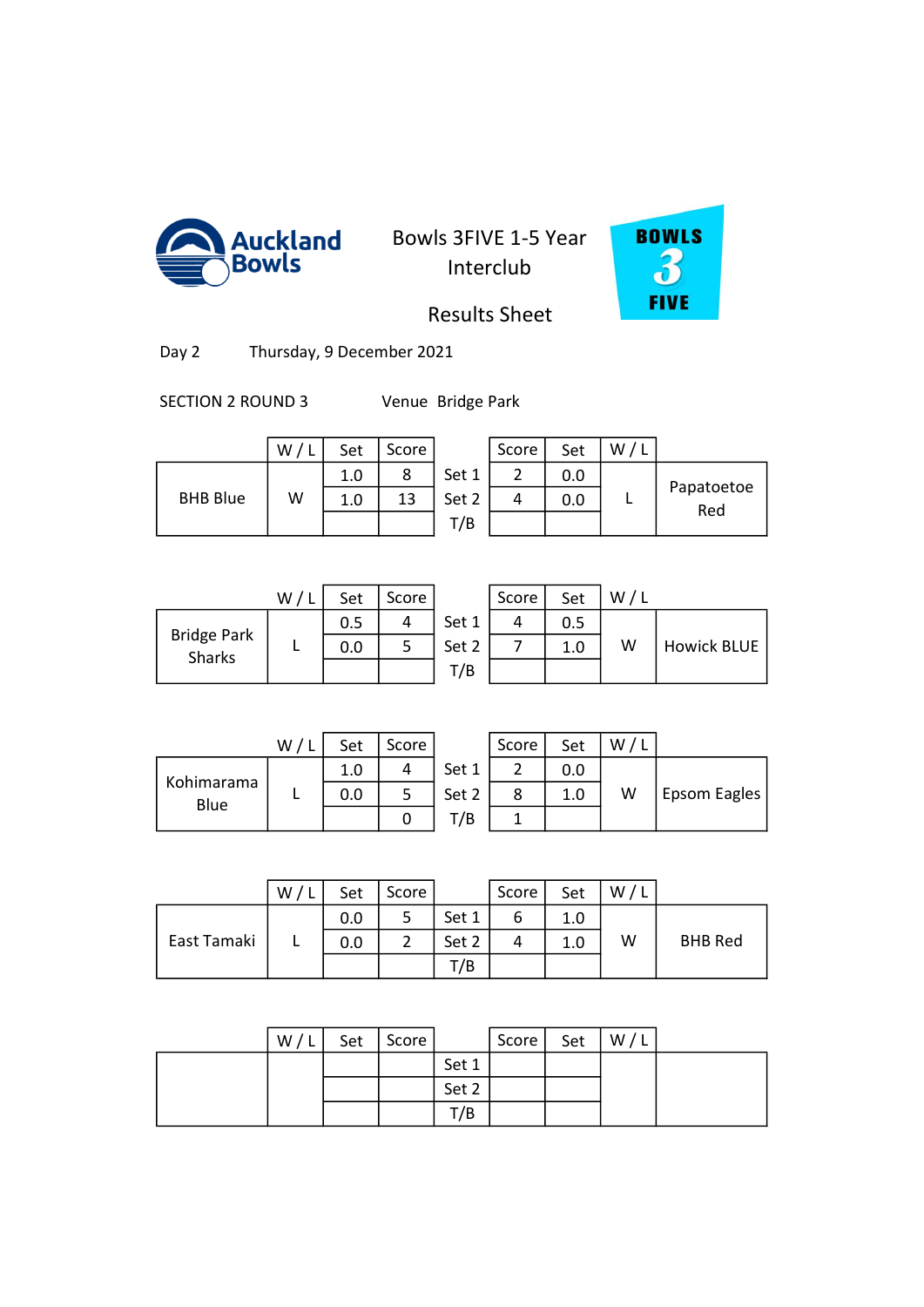



Results Sheet

Day 2 Thursday, 9 December 2021

SECTION 3 ROUND 3 Venue St Heliers

|               | W | Set | Score |       | Score | Set | W |                  |
|---------------|---|-----|-------|-------|-------|-----|---|------------------|
|               |   | 0.0 |       | Set 1 |       | 1.0 |   |                  |
| Balmoral Blue |   | 0.0 |       | Set 2 | 8     | 1.0 | W | Epsom<br>Falcons |
|               |   |     |       | T/B   |       |     |   |                  |

|                   | W/I | Set | Score |       | Score | Set | W/L |                    |
|-------------------|-----|-----|-------|-------|-------|-----|-----|--------------------|
|                   |     | 1.0 | 6     | Set 1 |       | 0.0 |     |                    |
| <b>BHB Orange</b> | W   | 0.0 | 4     | Set 2 |       | 1.0 |     | Royal Oak<br>Atlas |
|                   |     |     |       | T/B   |       |     |     |                    |
|                   |     |     |       |       |       |     |     |                    |

|      | Score | Set | W/L |                    |
|------|-------|-----|-----|--------------------|
| et 1 |       | 0.0 |     |                    |
| et 2 |       | 1.0 |     | Royal Oak<br>Atlas |
| T/B  |       |     |     |                    |

|                          | W/ | Set | Score |       | Score | Set | w |          |
|--------------------------|----|-----|-------|-------|-------|-----|---|----------|
|                          |    | 0.0 |       | Set 1 | 10    | 1.0 |   |          |
| Carlton<br>Cornwall Bees |    | 0.0 |       | Set 2 |       | 1.0 | W | O&D: Ray |
|                          |    |     |       | T/B   |       |     |   |          |

| W/L | Set | Score |       | Score | Set | W/L |          |
|-----|-----|-------|-------|-------|-----|-----|----------|
|     | 0.0 |       | Set 1 | 10    | 1.0 |     |          |
|     | 0.0 |       | Set 2 |       | 1.0 | W   | O&D: Ray |
|     |     |       | T/B   |       |     |     |          |

|                            | W | Set | Score |       | Score | Set | W |                           |
|----------------------------|---|-----|-------|-------|-------|-----|---|---------------------------|
|                            |   | 0.0 | 2     | Set 1 | 5     | 1.0 |   |                           |
| Pt Chevalier<br>Scallywags |   | 0.0 | 3     | Set 2 |       | 1.0 | W | <b>St Heliers</b><br>Gold |
|                            |   |     |       | T/B   |       |     |   |                           |
|                            |   |     |       |       |       |     |   |                           |

0 0.0 2 18 2.0 3

|               | W | Set | Score |       | Score | Set | W/L |          |
|---------------|---|-----|-------|-------|-------|-----|-----|----------|
|               |   | 1.0 | q     | Set 1 |       | 0.0 |     |          |
| Roosters Blue | - | 0.0 |       | Set 2 | ь     | 1.0 | W   | Kohi Sky |
|               |   |     |       | T/B   |       |     |     |          |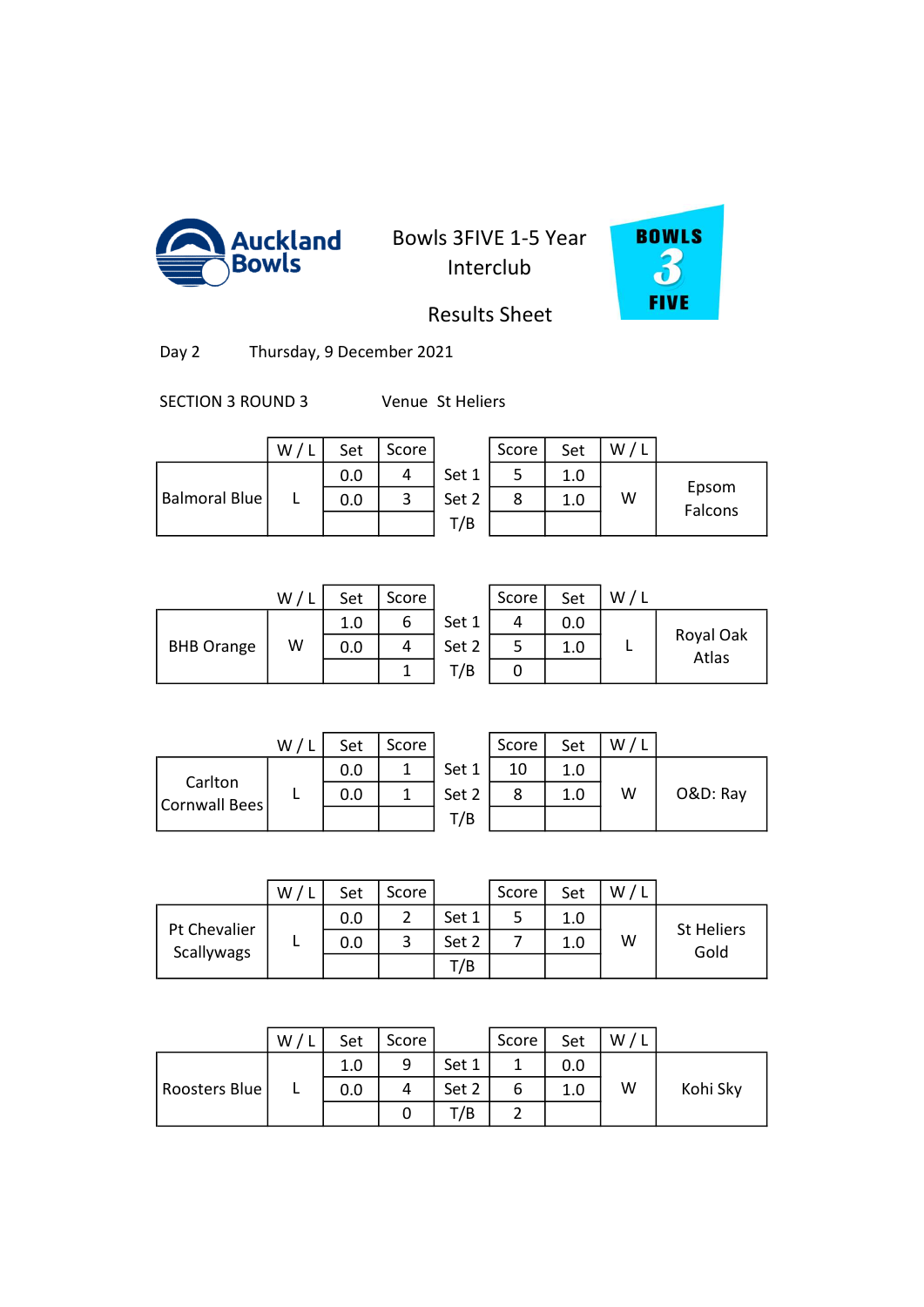



Results Sheet

Day 2 Thursday, 9 December 2021

SECTION 4 ROUND 3 Venue Te Atatu

|             | W | Set | Score |       | Score             | Set | W |                         |
|-------------|---|-----|-------|-------|-------------------|-----|---|-------------------------|
|             |   | 1.0 |       | Set 1 | $\mathbf{\hat{}}$ | 0.0 |   |                         |
| Epsom Hawks |   | 0.0 |       | Set 2 |                   | 1.0 | W | Pt Chevalier<br>Pirates |
|             |   |     |       | T/B   | ∽                 |     |   |                         |

|      | Score | Set | W |              |
|------|-------|-----|---|--------------|
| et 1 |       | 0.0 |   | Pt Chevalier |
| ≥t 2 |       | 1.0 | w | Pirates      |
| '/B  |       |     |   |              |

|                      | W/ | Set | Score |       | Score | Set |   |
|----------------------|----|-----|-------|-------|-------|-----|---|
| Glen Eden<br>Phoenix |    | 0.0 |       | Set 1 |       | 1.0 |   |
|                      |    | 0.0 |       | Set 2 |       | 1.0 | W |
|                      |    |     |       | T/B   |       |     |   |
|                      |    |     |       |       |       |     |   |

|                      | W | Set | Score |       | Score | Set | W/L |              |
|----------------------|---|-----|-------|-------|-------|-----|-----|--------------|
| ilen Eden<br>Phoenix |   | 0.0 | э     | Set 1 |       | 1.0 |     |              |
|                      |   | 0.0 |       | Set 2 |       | 1.0 | w   | Roosters Red |
|                      |   |     |       | T/B   |       |     |     |              |

|                   | W/L | Set | Score |    |
|-------------------|-----|-----|-------|----|
| <b>BHB Yellow</b> |     | 0.0 |       | Se |
|                   |     | 0.0 |       | Sє |
|                   |     |     |       |    |

|                   | W | Set | Score |       | Score | Set | W. |                     |
|-------------------|---|-----|-------|-------|-------|-----|----|---------------------|
| <b>BHB Yellow</b> |   | 0.0 | 2     | Set 1 | 10    | 1.0 |    |                     |
|                   |   | 0.0 | э     | Set 2 |       | 1.0 | W  | Royal Oak<br>Falcon |
|                   |   |     |       | T/B   |       |     |    |                     |

|                    | W <sub>1</sub> | Set | Score |       | Score | Set | W |            |
|--------------------|----------------|-----|-------|-------|-------|-----|---|------------|
| Papatoetoe<br>Gold |                | 0.0 | 1     | Set 1 | 9     | 1.0 |   |            |
|                    |                | 1.0 |       | Set 2 | 4     | 0.0 | W | O&D: Sting |
|                    |                |     | 0     | T/B   |       |     |   |            |
|                    |                |     |       |       |       |     |   |            |

0 0.0 6 14 2.0 3

|                | W | Set | Score |       | Score | Set | W |                           |
|----------------|---|-----|-------|-------|-------|-----|---|---------------------------|
| St Heliers Red |   | 0.0 | ົ     | Set 1 | q     | 1.0 |   | Pringle Park<br>Lightning |
|                |   | 1.0 |       | Set 2 |       | 0.0 | W |                           |
|                |   |     |       | T/B   |       |     |   |                           |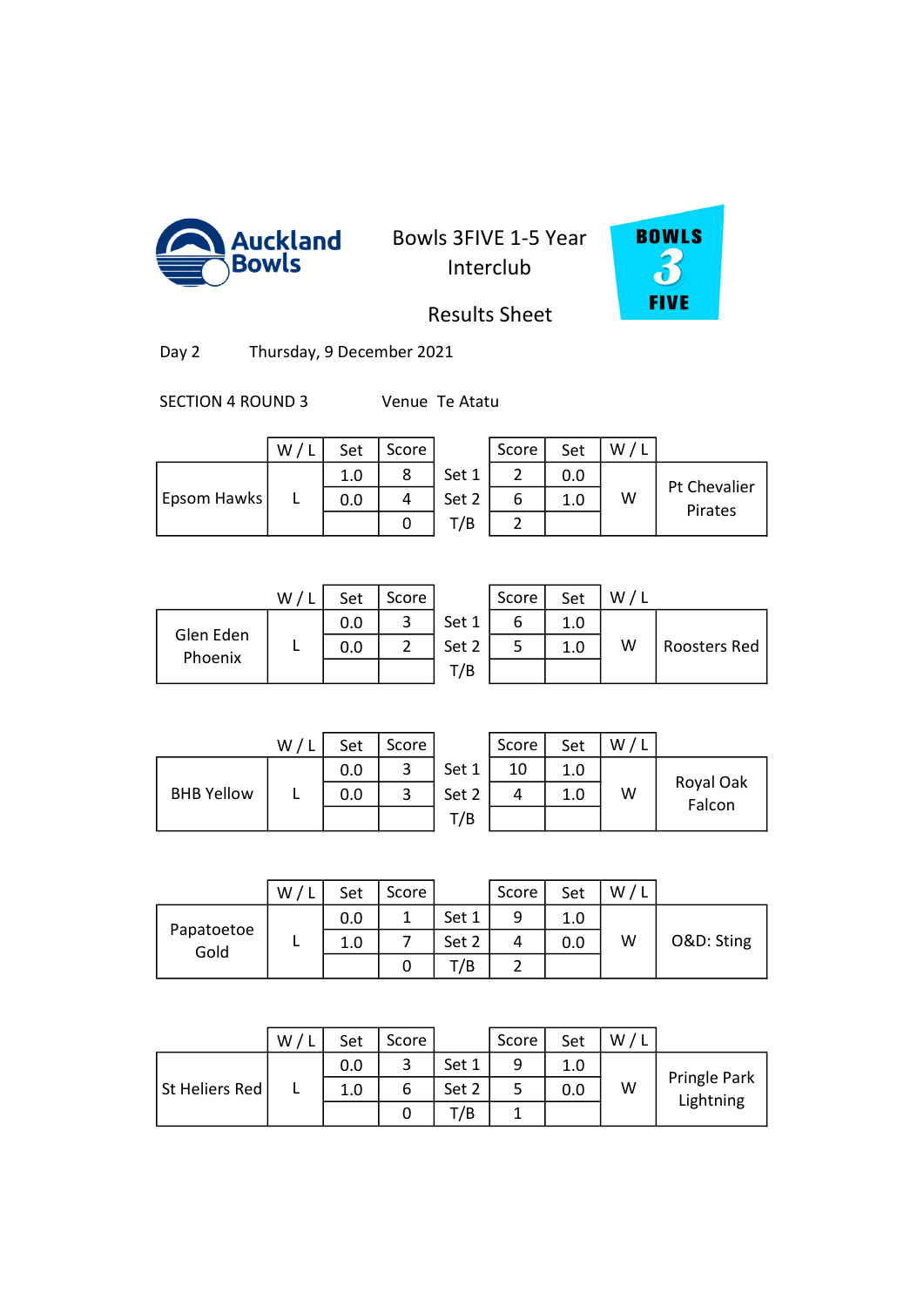

**Auckland** Bowls 3FIVE 1-5 Year Interclub



Results Sheet

Day 2 Thursday, 9 December 2021

SECTION 1 ROUND 4 Venue Papatoetoe HC

|                  | W | Set | Score |       | Score | Set | W/L |                            |
|------------------|---|-----|-------|-------|-------|-----|-----|----------------------------|
| <b>BHB</b> Green |   | 1.0 | ر     | Set 1 |       | 0.0 |     | <b>Bridge Park</b><br>Pups |
|                  |   | 0.0 | ь     | Set 2 |       | 1.0 | W   |                            |
|                  |   |     | U     | T/B   |       |     |     |                            |

|      | Score | Set |   |                            |
|------|-------|-----|---|----------------------------|
| et 1 |       | 0.0 |   |                            |
| et 2 |       | 1.0 | w | <b>Bridge Park</b><br>Pups |
| T/B  |       |     |   |                            |

|                     | W/1 | Set | Score |       | Score | Set |  |
|---------------------|-----|-----|-------|-------|-------|-----|--|
| Royal Oak<br>Saturn | W   | 1.0 | 12    | Set 1 |       | 0.0 |  |
|                     |     | 1.0 |       | Set 2 |       | 0.0 |  |
|                     |     |     |       | T/B   |       |     |  |
|                     |     |     |       |       |       |     |  |

| W | Set | Score |       | Score | Set | w |                            |
|---|-----|-------|-------|-------|-----|---|----------------------------|
|   | 1.0 | 12    | Set 1 |       | 0.0 |   |                            |
| W | 1.0 |       | Set 2 |       | 0.0 |   | Papatoetoe<br><b>Black</b> |
|   |     |       | T/B   |       |     |   |                            |

|                   | W/L | Set | Score |    |
|-------------------|-----|-----|-------|----|
|                   |     | 1.0 |       | Se |
| Mt Albert<br>Gold | W   | 1.0 |       | Sе |
|                   |     |     |       |    |

|                  | W/1 | Set | Score |       | Score | Set | W/L |            |
|------------------|-----|-----|-------|-------|-------|-----|-----|------------|
|                  |     | 1.0 |       | Set 1 |       | 0.0 |     |            |
| t Albert<br>Gold | W   | 1.0 | q     | Set 2 |       | 0.0 |     | Howick RED |
|                  |     |     |       | T/B   |       |     |     |            |

|                 | W / L | Set | Score |       | Score | Set | W, |              |
|-----------------|-------|-----|-------|-------|-------|-----|----|--------------|
|                 |       | 1.0 | 8     | Set 1 |       | 0.0 |    |              |
| St Heliers Blue | W     | 1.0 | 11    | Set 2 |       | 0.0 |    | Rocky Nook A |
|                 |       |     |       | T/B   |       |     |    |              |
|                 |       |     |       |       |       |     |    |              |

3 2.0 17 3.0 17 3.0 17 3.0 17 3.0 17 3.0 17 4.0 17 4.0 17 4.0 17 4.0 17 4.0 17 4.0 17 4.0 17 4.0 17 4.0 17 4.0

|           | W | Set | Score |       | Score | Set | W |                     |
|-----------|---|-----|-------|-------|-------|-----|---|---------------------|
|           |   | 1.0 | 13    | Set 1 |       | 0.0 |   |                     |
| Akarana   | W | 1.0 | b     | Set 2 |       | 0.0 |   | Kohimarama<br>White |
| Pakuranga |   |     |       | T/B   |       |     |   |                     |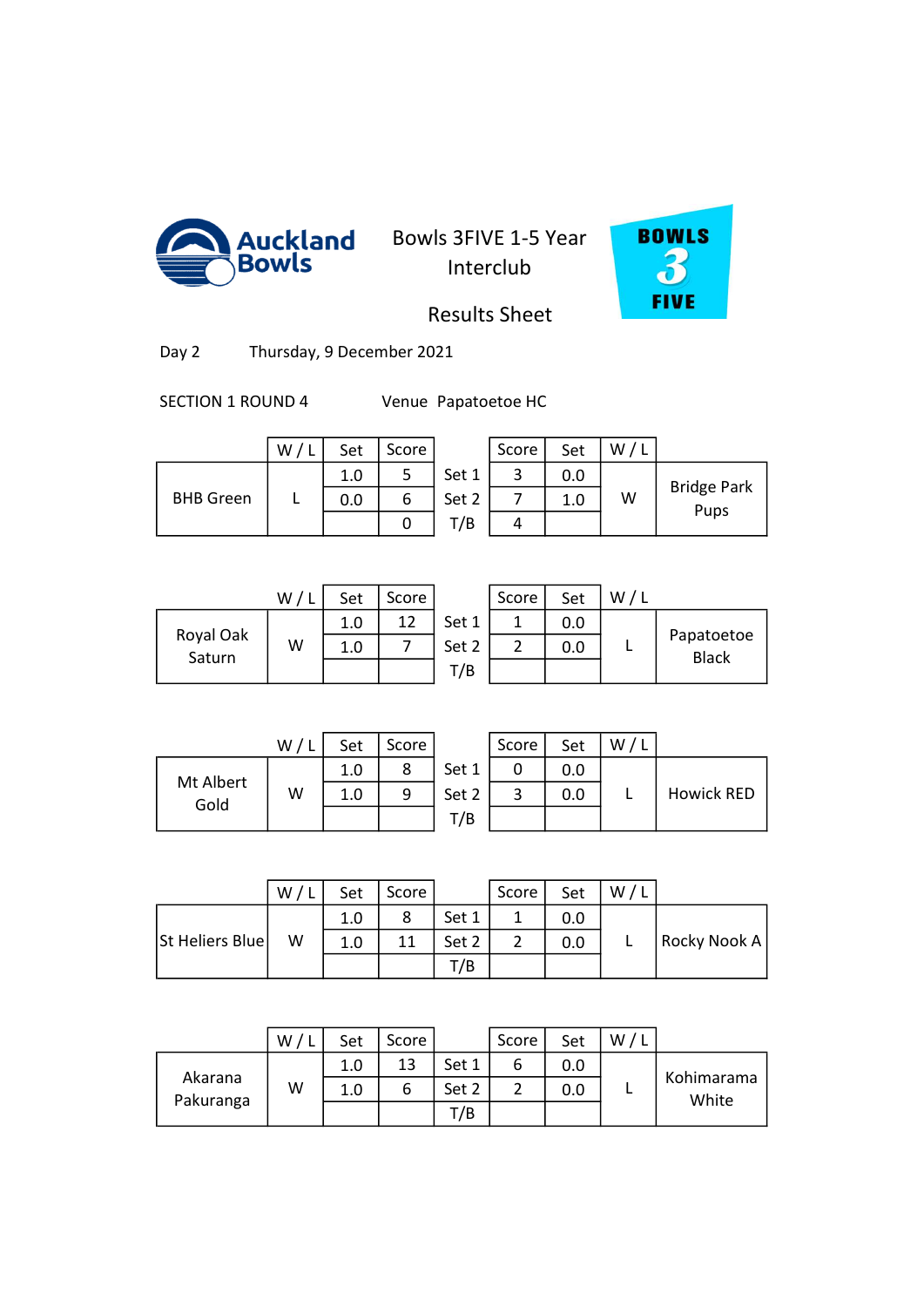



Results Sheet

Day 2 Thursday, 9 December 2021

SECTION 2 ROUND 4 Venue Bridge Park

|                 | W/L | Set | Score |       | Score | Set | w |
|-----------------|-----|-----|-------|-------|-------|-----|---|
|                 |     | 1.0 | o     | Set 1 |       | 0.0 |   |
| <b>BHB Blue</b> | W   | 1.0 |       | Set 2 |       | 0.0 |   |
|                 |     |     |       | T/B   |       |     |   |

|                 | W | Set | Score |       | Score | Set | W |             |
|-----------------|---|-----|-------|-------|-------|-----|---|-------------|
|                 |   | 1.0 |       | Set 1 |       | 0.0 |   |             |
| <b>BHB Blue</b> | W | 1.0 |       | Set 2 | ັ     | 0.0 |   | East Tamaki |
|                 |   |     |       | T/B   |       |     |   |             |

|                              | W/1 | Set | Score |       | Score | Set     |   |
|------------------------------|-----|-----|-------|-------|-------|---------|---|
|                              |     | 0.0 |       | Set 1 |       | 1.0     |   |
| <b>Bridge Park</b><br>Sharks |     | 0.0 |       | Set 2 | ь     | $1.0\,$ | W |
|                              |     |     |       | T/B   |       |         |   |
|                              |     |     |       |       |       |         |   |

|                            | W | Set | Score |       | Score | Set | W/1 |              |
|----------------------------|---|-----|-------|-------|-------|-----|-----|--------------|
|                            |   | 0.0 |       | Set 1 |       | 1.0 |     |              |
| idge Park<br><b>Sharks</b> |   | 0.0 |       | Set 2 | o     | 1.0 | W   | Epsom Eagles |
|                            |   |     |       | T/B   |       |     |     |              |

|                    | W/L | Set | Score |    |
|--------------------|-----|-----|-------|----|
|                    |     | 0.0 |       | Sє |
| Kohimarama<br>Blue |     | 0.0 |       | ŠЄ |
|                    |     |     |       |    |

|                 | W/1 | Set | Score |       | Score | Set | $W$ , |                    |
|-----------------|-----|-----|-------|-------|-------|-----|-------|--------------------|
|                 |     | 0.0 |       | Set 1 |       | 1.0 |       |                    |
| imarama<br>Blue |     | 0.0 |       | Set 2 | 9     | 1.0 | W     | <b>Howick BLUE</b> |
|                 |     |     |       | T/B   |       |     |       |                    |

|                   | W | Set | Score |       | Score | Set | W |                |
|-------------------|---|-----|-------|-------|-------|-----|---|----------------|
|                   |   | 0.0 | 2     | Set 1 | ь     | 1.0 |   |                |
| Papatoetoe<br>Red | W | 1.0 |       | Set 2 | 2     | 0.0 |   | <b>BHB Red</b> |
|                   |   |     |       | T/B   | U     |     |   |                |
|                   |   |     |       |       |       |     |   |                |

0 0.0 2 16 2.0 3

| W/L | Set | Score |       | Score | Set | W/L |  |
|-----|-----|-------|-------|-------|-----|-----|--|
|     |     |       | Set 1 |       |     |     |  |
|     |     |       | Set 2 |       |     |     |  |
|     |     |       | T/B   |       |     |     |  |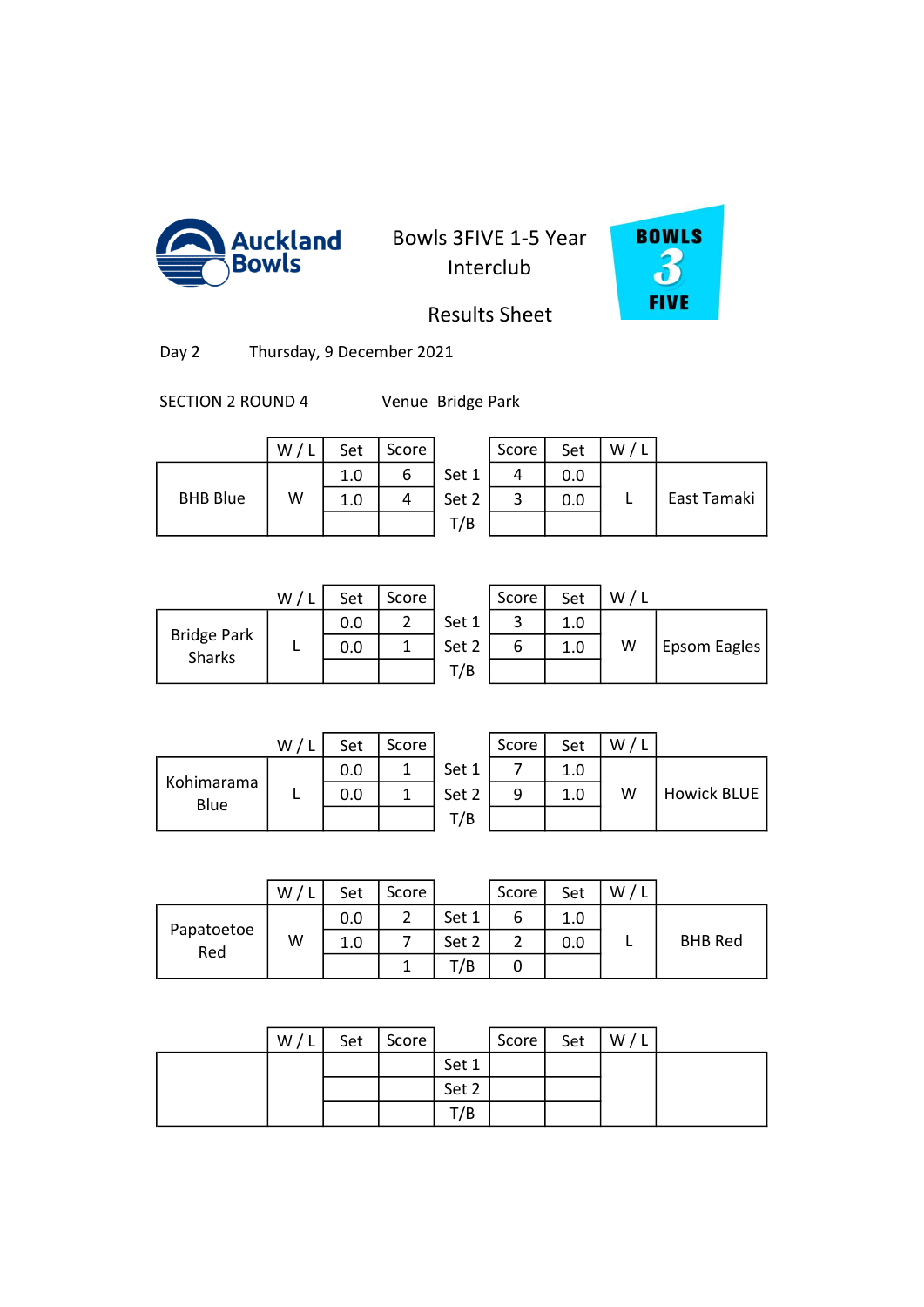



Results Sheet

Day 2 Thursday, 9 December 2021

SECTION 3 ROUND 4 Venue St Heliers

|                      | W | Set | Score |       | Score | Set | W/I |                      |
|----------------------|---|-----|-------|-------|-------|-----|-----|----------------------|
|                      |   | 0.0 |       | Set 1 | a     | 1.0 |     |                      |
| <b>Balmoral Blue</b> |   | 0.0 | ີ     | Set 2 |       | 1.0 | W   | <b>Roosters Blue</b> |
|                      |   |     |       | T/B   |       |     |     |                      |

|                   | W/L | Set | Score |       | Score | Set | / L<br>W |
|-------------------|-----|-----|-------|-------|-------|-----|----------|
|                   |     | 0.0 |       | Set 1 |       | 1.0 |          |
| <b>BHB Orange</b> |     | 0.0 | 3     | Set 2 |       | 1.0 | W        |
|                   |     |     |       | T/B   |       |     |          |
|                   |     |     |       |       |       |     |          |

|                   | W | Set | Score |       | Score | Set | W/I |                           |
|-------------------|---|-----|-------|-------|-------|-----|-----|---------------------------|
|                   |   | 0.0 | ∽     | Set 1 | ◠     | 1.0 |     |                           |
| <b>BHB Orange</b> |   | 0.0 | э     | Set 2 |       | 1.0 | W   | <b>St Heliers</b><br>Gold |
|                   |   |     |       | T/B   |       |     |     |                           |

|                          | W, | Set | Score |       | Score | Set | w |          |
|--------------------------|----|-----|-------|-------|-------|-----|---|----------|
|                          |    | 0.5 |       | Set 1 |       | 0.5 |   |          |
| Carlton<br>Cornwall Bees |    | 0.0 |       | Set 2 |       | 1.0 | W | Kohi Sky |
|                          |    |     |       | T/B   |       |     |   |          |

| W / L | Set | Score |       | Score | Set | W/L |          |
|-------|-----|-------|-------|-------|-----|-----|----------|
|       | 0.5 |       | Set 1 |       | 0.5 |     |          |
|       | 0.0 |       | Set 2 |       | 1.0 | W   | Kohi Sky |
|       |     |       | T/B   |       |     |     |          |

|                            | W | Set | Score |       | Score | Set | W |          |
|----------------------------|---|-----|-------|-------|-------|-----|---|----------|
|                            |   | 0.0 | 1     | Set 1 | 10    | 1.0 |   |          |
| Pt Chevalier<br>Scallywags |   | 0.0 | 2     | Set 2 |       | 1.0 | W | O&D: Ray |
|                            |   |     |       | T/B   |       |     |   |          |
|                            |   |     |       |       |       |     |   |          |

0 1.5 8 1.5 8 1.5 8 1.5 8 1.5 8 1.5 8 1.5 8 1.5 8 1.5 8 1.5 8 1.5 8 1.5 8 1.5 8 1.5 8 1.5 8 1.5 8 1.5 8 1.5 8

|                  | W | Set | Score |       | Score | Set | W |                    |
|------------------|---|-----|-------|-------|-------|-----|---|--------------------|
|                  |   | 0.0 | ີ     | Set 1 | o     | 1.0 |   |                    |
| Epsom<br>Falcons |   | 0.0 | 4     | Set 2 |       |     | W | Royal Oak<br>Atlas |
|                  |   |     |       | T/B   |       |     |   |                    |